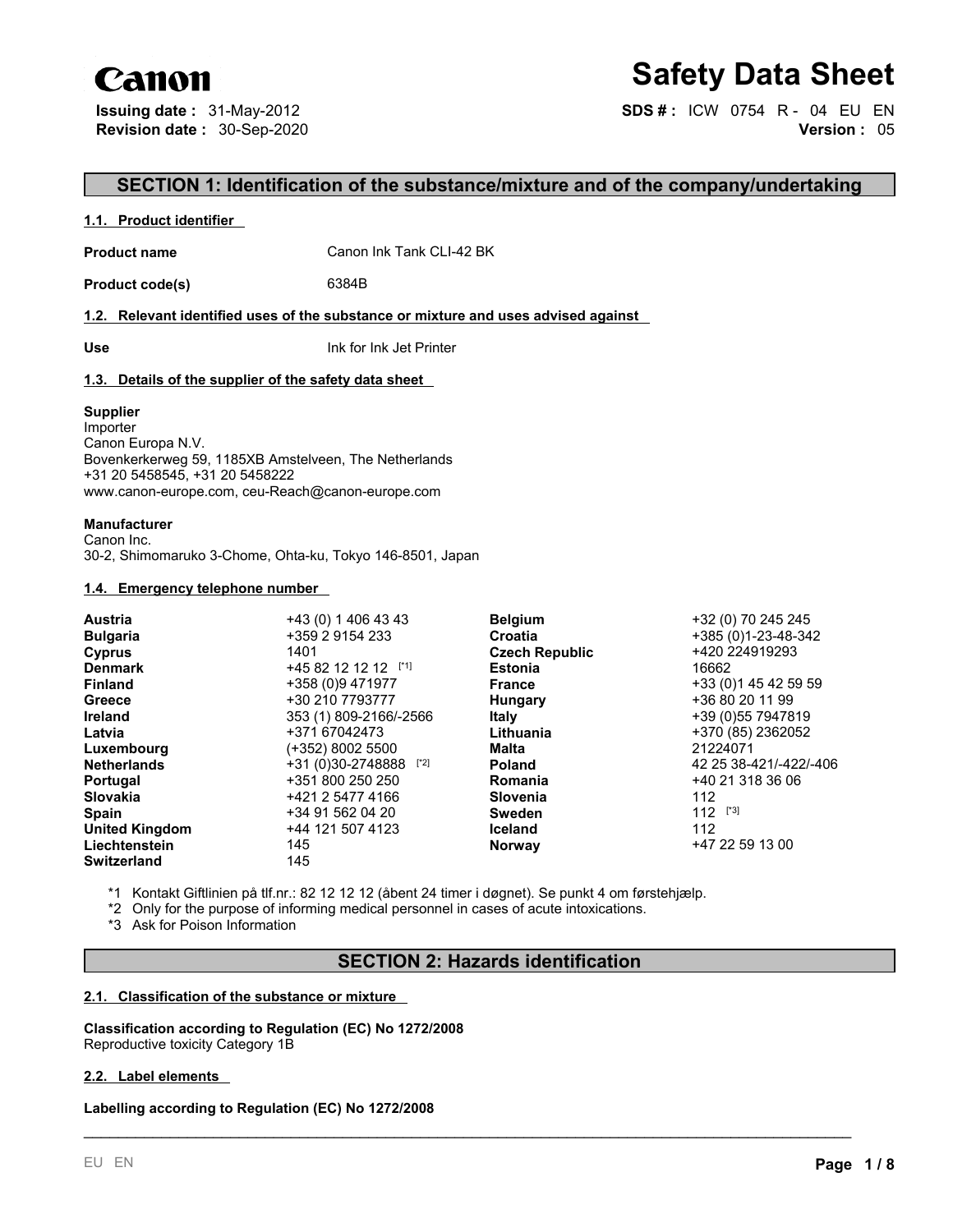#### **Hazard pictograms**



**Signal word** Danger

**Hazard statements** May damage fertility or the unborn child.

#### **Precautionary statements** Not required

#### **Other information**

Contains 1,2-benzisothiazol-3(2H)-one. May produce an allergic reaction. Contains less than 30% of components with unknown hazards to the aquatic environment. UFI: J740-D081-D00G-3R0C

### **2.3. Other hazards**

None

# **SECTION 3: Composition/information on ingredients**

 $\mathcal{L}_\mathcal{L} = \mathcal{L}_\mathcal{L} = \mathcal{L}_\mathcal{L} = \mathcal{L}_\mathcal{L} = \mathcal{L}_\mathcal{L} = \mathcal{L}_\mathcal{L} = \mathcal{L}_\mathcal{L} = \mathcal{L}_\mathcal{L} = \mathcal{L}_\mathcal{L} = \mathcal{L}_\mathcal{L} = \mathcal{L}_\mathcal{L} = \mathcal{L}_\mathcal{L} = \mathcal{L}_\mathcal{L} = \mathcal{L}_\mathcal{L} = \mathcal{L}_\mathcal{L} = \mathcal{L}_\mathcal{L} = \mathcal{L}_\mathcal{L}$ 

#### **3.2. Mixtures**

| <b>Chemical name</b> | <b>CAS-No</b> | <b>EC-No</b> | <b>REACH registration</b><br>number | Weight %  | <b>Classification (Reg.</b><br>1272/2008)                 | Note to other<br>hazards |
|----------------------|---------------|--------------|-------------------------------------|-----------|-----------------------------------------------------------|--------------------------|
| Glycol               | CBI           | CBI.         | СBІ                                 | $15 - 20$ | <b>None</b>                                               |                          |
| Glvcerin             | 56-81-5       | 200-289-5    | None                                | $5 - 10$  | <b>None</b>                                               |                          |
| 2-Pyrrolidinone      | 616-45-5      | 210-483-1    | 01-2119475471-37-xxxx               | $5 - 10$  | (H319)<br>Eve Irrit, 2<br>$\overline{R}$ epr. 1B $(H360)$ |                          |
| Water                | 7732-18-5     | 231-791-2    | None                                | $60 - 80$ | <b>None</b>                                               |                          |

Full texts of Hazard statement(s) are listed in SECTION 16

Note to other hazards : The following substance(s) is (are) marked with (1), (2) and/or (3)

- (1) Substance for which EU Occupational Exposure Limit(s) is (are) established (See SECTION 8)

- (2) PBT substance or vPvB substance under Regulation (EC) No 1907/2006

- (3) Substance listed in Candidate List of SVHC for Authorisation under Regulation (EC) No 1907/2006

In case a safety data sheet supplied under (EC) No 1907/2006 Article 31-3 is necessary, please contact us.

# **SECTION 4: First aid measures**

#### **4.1. Description of first aid measures**

| <b>Inhalation</b>   | Move to fresh air. Get medical attention immediately if symptoms occur.                             |  |
|---------------------|-----------------------------------------------------------------------------------------------------|--|
| Ingestion           | Rinse mouth. Drink 1 or 2 glasses of water. Get medical attention immediately if symptoms<br>occur. |  |
| <b>Skin contact</b> | Wash off immediately with soap and plenty of water. Get medical attention immediately if            |  |

\_\_\_\_\_\_\_\_\_\_\_\_\_\_\_\_\_\_\_\_\_\_\_\_\_\_\_\_\_\_\_\_\_\_\_\_\_\_\_\_\_\_\_\_\_\_\_\_\_\_\_\_\_\_\_\_\_\_\_\_\_\_\_\_\_\_\_\_\_\_\_\_\_\_\_\_\_\_\_\_\_\_\_\_\_\_\_\_\_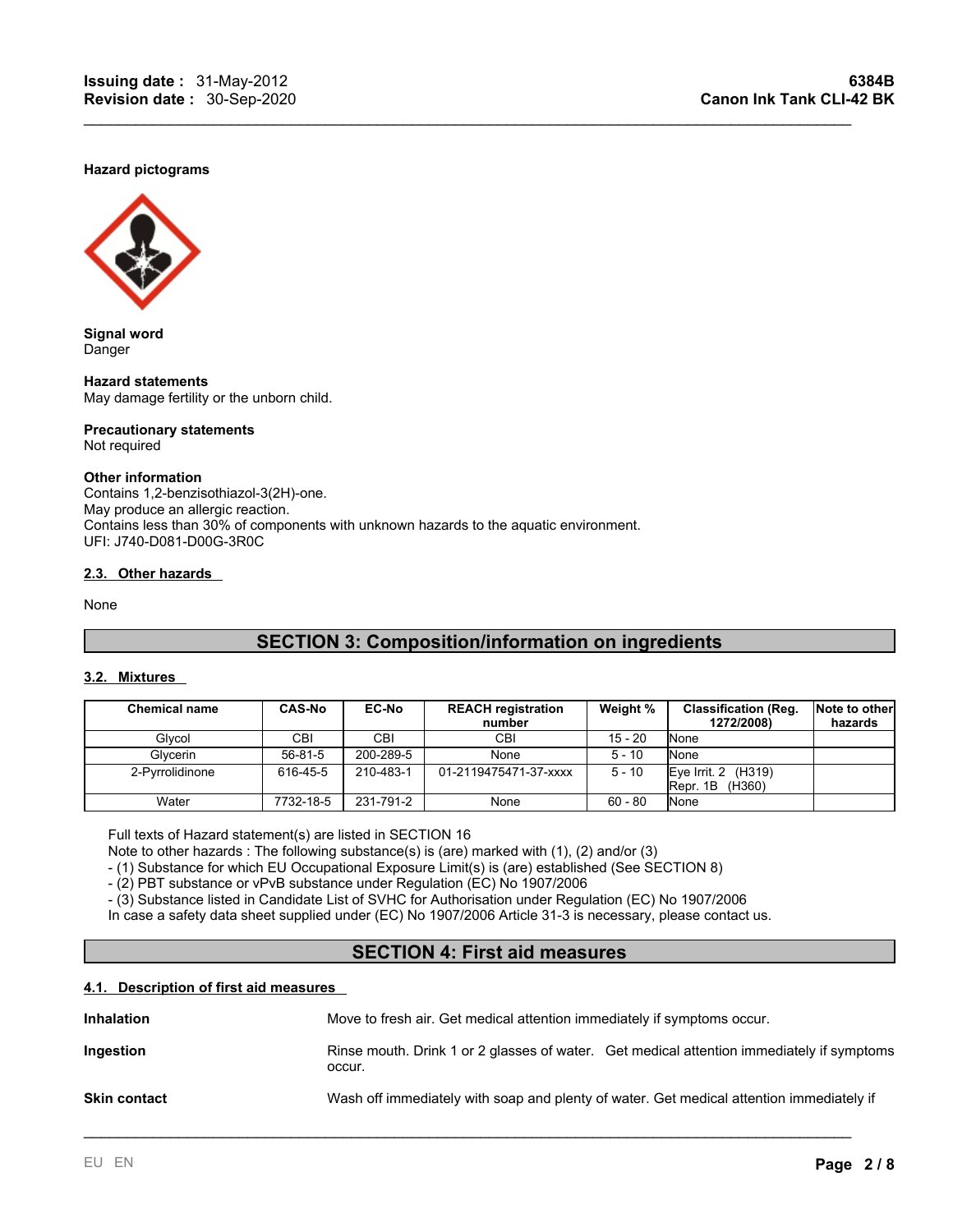|                                                                  | symptoms occur.                                                                                                                         |
|------------------------------------------------------------------|-----------------------------------------------------------------------------------------------------------------------------------------|
| Eye contact                                                      | Flush with plenty of water. Get medical attention immediately if symptoms occur.                                                        |
| 4.2. Most important symptoms and effects, both acute and delayed |                                                                                                                                         |
| <b>Inhalation</b>                                                | None under normal use. Symptoms of overexposure are dizziness, headache, tiredness,<br>nausea, unconsciousness, cessation of breathing. |
| Ingestion                                                        | None under normal use. Ingestion may cause gastrointestinal irritation, nausea, vomiting<br>and diarrhea.                               |
| <b>Skin contact</b>                                              | None under normal use.                                                                                                                  |
| Eye contact                                                      | None under normal use. May cause slight irritation.                                                                                     |
| <b>Chronic effects</b>                                           | None under normal use.                                                                                                                  |
|                                                                  |                                                                                                                                         |

 $\mathcal{L}_\mathcal{L} = \mathcal{L}_\mathcal{L} = \mathcal{L}_\mathcal{L} = \mathcal{L}_\mathcal{L} = \mathcal{L}_\mathcal{L} = \mathcal{L}_\mathcal{L} = \mathcal{L}_\mathcal{L} = \mathcal{L}_\mathcal{L} = \mathcal{L}_\mathcal{L} = \mathcal{L}_\mathcal{L} = \mathcal{L}_\mathcal{L} = \mathcal{L}_\mathcal{L} = \mathcal{L}_\mathcal{L} = \mathcal{L}_\mathcal{L} = \mathcal{L}_\mathcal{L} = \mathcal{L}_\mathcal{L} = \mathcal{L}_\mathcal{L}$ 

#### **4.3. Indication of any immediate medical attention and special treatment needed**

#### None

# **SECTION 5: Firefighting measures**

### **5.1. Extinguishing media**

#### **Suitable extinguishing media**

Use CO <sup>2</sup>, water, dry chemical, or foam.

#### **Unsuitable extinguishing media** None

#### **5.2. Special hazards arising from the substance or mixture**

**Special hazard** None

**Hazardous combustion products** Carbon dioxide (CO <sup>2</sup>), Carbon monoxide (CO)

#### **5.3. Advice for firefighters**

#### **Special protective equipment for firefighters** None

# **SECTION 6: Accidental release measures**

\_\_\_\_\_\_\_\_\_\_\_\_\_\_\_\_\_\_\_\_\_\_\_\_\_\_\_\_\_\_\_\_\_\_\_\_\_\_\_\_\_\_\_\_\_\_\_\_\_\_\_\_\_\_\_\_\_\_\_\_\_\_\_\_\_\_\_\_\_\_\_\_\_\_\_\_\_\_\_\_\_\_\_\_\_\_\_\_\_

#### **6.1. Personal precautions, protective equipment and emergency procedures**

Avoid contact with skin, eyes and clothing.

#### **6.2. Environmental precautions**

Keep out of waterways.

#### **6.3. Methods and material for containment and cleaning up**

Wipe up with adsorbent material (e.g. cloth, fleece).

#### **6.4. Reference to other sections**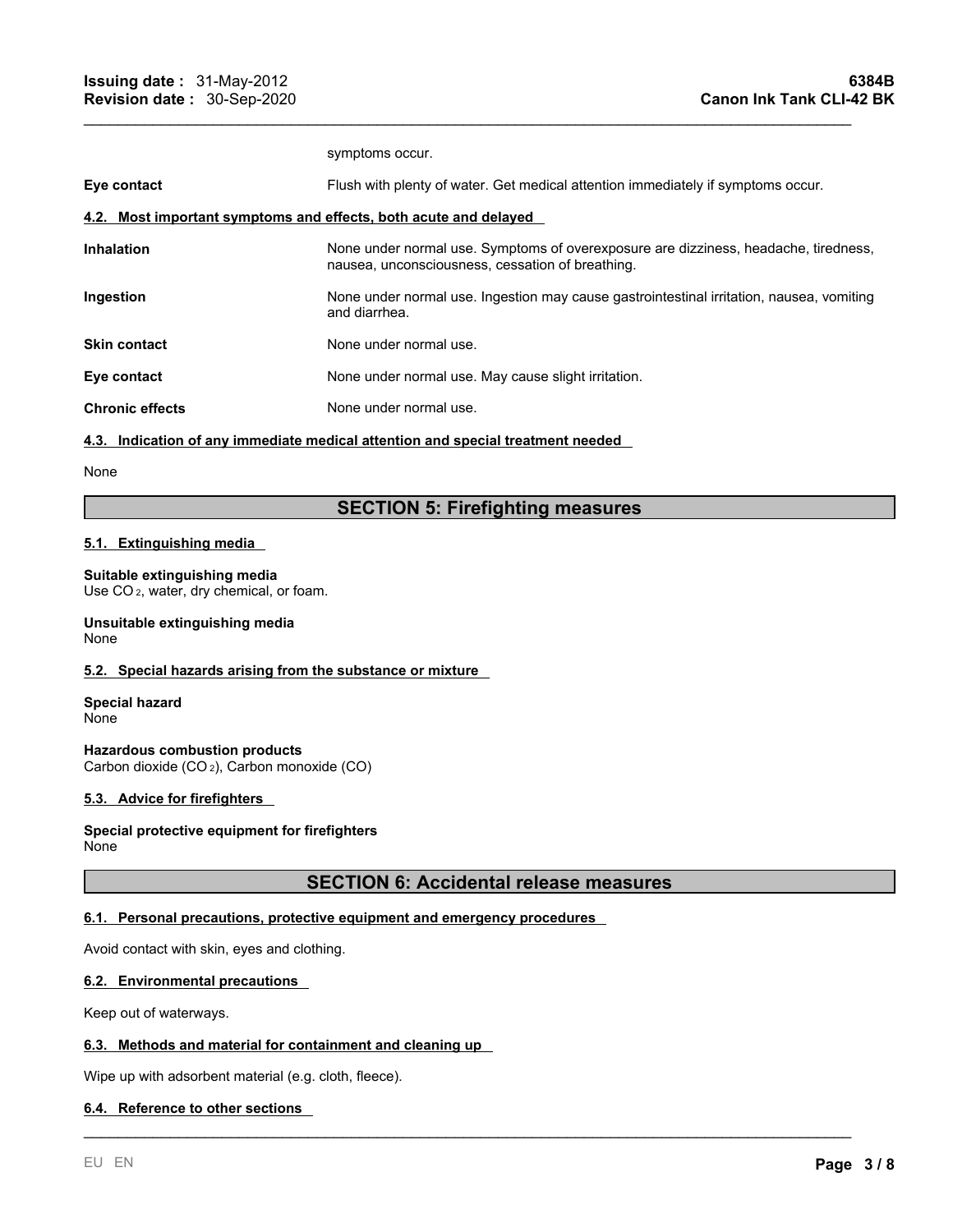None

# **SECTION 7: Handling and storage**

 $\mathcal{L}_\mathcal{L} = \mathcal{L}_\mathcal{L} = \mathcal{L}_\mathcal{L} = \mathcal{L}_\mathcal{L} = \mathcal{L}_\mathcal{L} = \mathcal{L}_\mathcal{L} = \mathcal{L}_\mathcal{L} = \mathcal{L}_\mathcal{L} = \mathcal{L}_\mathcal{L} = \mathcal{L}_\mathcal{L} = \mathcal{L}_\mathcal{L} = \mathcal{L}_\mathcal{L} = \mathcal{L}_\mathcal{L} = \mathcal{L}_\mathcal{L} = \mathcal{L}_\mathcal{L} = \mathcal{L}_\mathcal{L} = \mathcal{L}_\mathcal{L}$ 

#### **7.1. Precautions for safe handling**

Avoid contact with skin, eyes and clothing. Clean contaminated surface thoroughly. Use with adequate ventilation.

#### **7.2. Conditions for safe storage, including any incompatibilities**

Keep in a dry, cool and well-ventilated place. Keep out of the reach of children. Keep away from direct sunlight. Keep away from heat and sources of ignition.

#### **7.3. Specific end uses**

Ink for Ink Jet Printer. Obtain special instructions before use.

# **SECTION 8: Exposure controls/personal protection**

#### **8.1. Control parameters**

#### **Exposure limits**

| <b>Chemical name</b> | <b>EU OEL</b>                                             | <b>Austria</b>                | <b>Belgium</b>           | <b>Bulgaria</b>                                                                             | <b>Cyprus</b>                                                                                                                                                  |
|----------------------|-----------------------------------------------------------|-------------------------------|--------------------------|---------------------------------------------------------------------------------------------|----------------------------------------------------------------------------------------------------------------------------------------------------------------|
| Glycerin<br>56-81-5  | None                                                      | None                          | TWA: $10 \text{ mg/m}^3$ | None                                                                                        | None                                                                                                                                                           |
| <b>Chemical name</b> | <b>Czech Republic</b>                                     | <b>Denmark</b>                | <b>Finland</b>           | <b>France</b>                                                                               | Germany                                                                                                                                                        |
| Glycerin<br>56-81-5  | TWA: $10 \text{ mg/m}^3$<br>Ceiling: 15 mg/m <sup>3</sup> | None                          | TWA: $20 \text{ mg/m}^3$ | TWA: $10 \text{ mg/m}^3$                                                                    | TRGS TWA: 200<br>$mq/m3$ inhalable<br>fraction<br>DFG TWA: 200 mg/m <sup>3</sup><br>inhalable fraction<br>Ceiling / Peak: 400<br>$mg/m3$ inhalable<br>fraction |
| <b>Chemical name</b> | Greece                                                    | <b>Hungary</b>                | Ireland                  | <b>Italy</b>                                                                                | <b>Netherlands</b>                                                                                                                                             |
| Glycerin<br>56-81-5  | TWA: $10 \text{ mg/m}^3$                                  | None                          | None                     | None                                                                                        | None                                                                                                                                                           |
| <b>Chemical name</b> | <b>Poland</b>                                             | Portugal                      | <b>Romania</b>           | <b>Slovakia</b>                                                                             | Spain                                                                                                                                                          |
| Glycerin<br>56-81-5  | TWA: $10 \text{ mg/m}^3$<br>inhalable fraction            | TWA: $10 \text{ mg/m}^3$ mist | None                     | TWA: $11 \text{ mg/m}^3$                                                                    | TWA: 10 mg/m <sup>3</sup> mist                                                                                                                                 |
| <b>Chemical name</b> | <b>Sweden</b>                                             | <b>United Kingdom</b>         | <b>Norway</b>            | <b>Switzerland</b>                                                                          | <b>Turkey</b>                                                                                                                                                  |
| Glycerin<br>56-81-5  | None                                                      | TWA: $10 \text{ mg/m}^3$ mist | None                     | TWA: $50 \text{ mg/m}^3$<br>inhalable dust<br>STEL: 100 mg/m <sup>3</sup><br>inhalable dust | None                                                                                                                                                           |

#### **8.2. Exposure controls**

**Thermal hazards** 

**Appropriate engineering controls** None under normal use conditions.

**Individual protection measures, such as personal protective equipment Eye/face protection** Not required under normal use. **Skin protection Not required under normal use.**<br> **Respiratory protection Not required under normal use.** Not required under normal use.<br>Not applicable

# **SECTION 9: Physical and chemical properties**

\_\_\_\_\_\_\_\_\_\_\_\_\_\_\_\_\_\_\_\_\_\_\_\_\_\_\_\_\_\_\_\_\_\_\_\_\_\_\_\_\_\_\_\_\_\_\_\_\_\_\_\_\_\_\_\_\_\_\_\_\_\_\_\_\_\_\_\_\_\_\_\_\_\_\_\_\_\_\_\_\_\_\_\_\_\_\_\_\_

#### **9.1. Information on basic physical and chemical properties**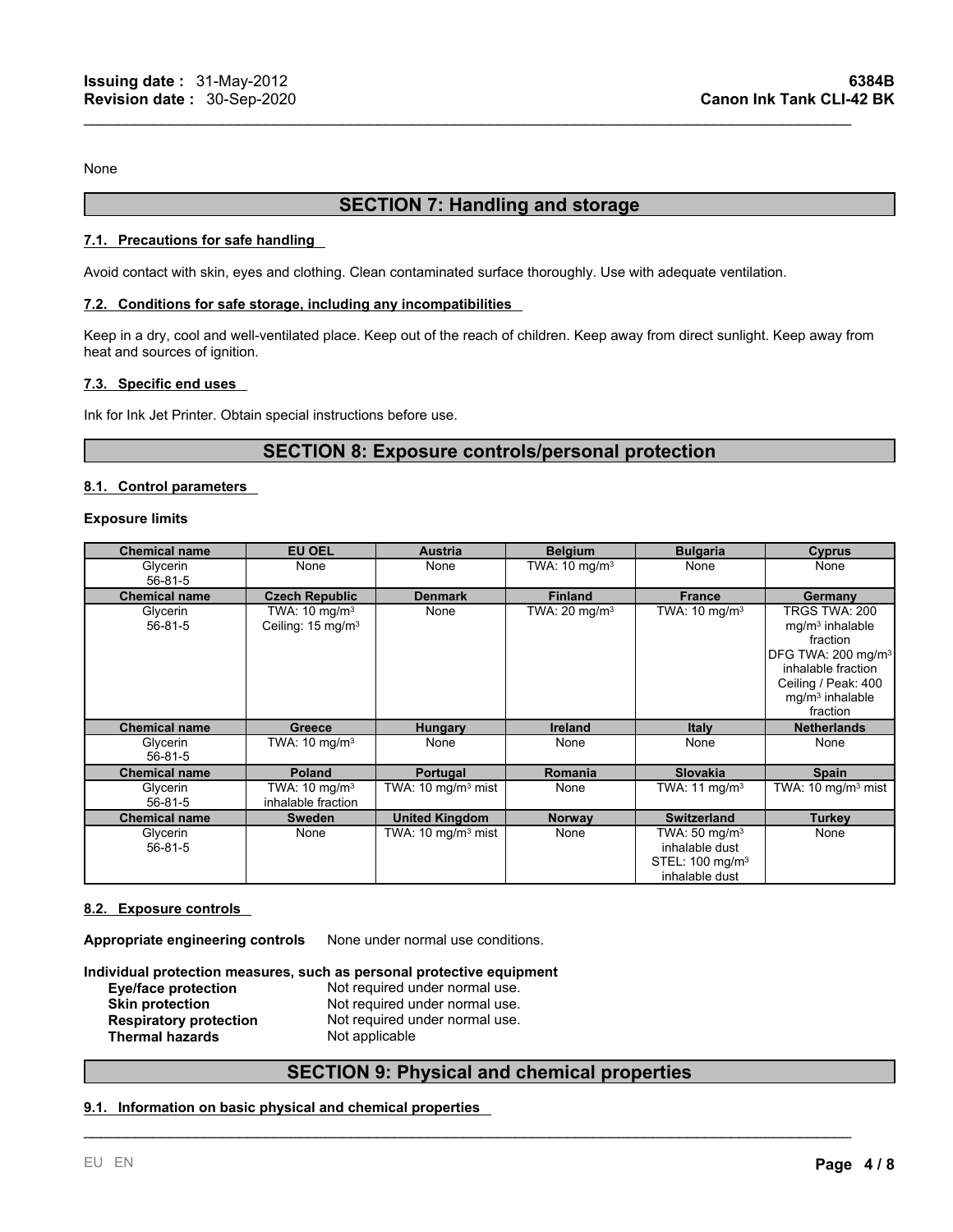**Appearance** Black ; Liquid **Odor** Slight odor **Odor threshold** No data available No data available **pH** 7 - 8 **Evaporation rate Figure 1.1 Contract Accord Accord Accord Accord Accord Accord Accord Planning Reserves Accord Accord Planning Planning Planning Planning Planning Planning Planning Planning Planning Planning Planning Pl Flammability** (solid, gas) **Flammability limits in air Upper flammability limit** None; estimated **Lower flammability limit**<br> **Example: 1999 The Society of the Society Property Conduct Ave and No data available Vapor pressure<br>Vapor density Relative density Solubility(ies)** Water; miscible **Partition coefficient: n-octanol/water** No data available **Explosive properties Explosive properties none**  $\alpha$  **None**; estimated **Oxidizing properties CONFIDENTIAL EXECUTE:** None; estimated **Melting/freezing point** (°C) No data available **Boiling point/range** (°C) No data available **Flash point (°C)**> 93.0°C (Tag. Closed Cup.); estimated Auto-ignition temperature (°C) <br>Decomposition temperature (°C) No data available **Decomposition temperature** (°C) **Viscosity (mPa s)**

#### **9.2. Other information**

No data available

# **SECTION 10: Stability and reactivity**

#### **10.1. Reactivity**

None

#### **10.2. Chemical stability**

Stable

#### **10.3. Possibility of hazardous reactions**

None

#### **10.4. Conditions to avoid**

None

### **10.5. Incompatible materials**

Acids, Bases, Oxidizing agents, Reducing agents.

#### **10.6. Hazardous decomposition products**

Carbon dioxide (CO <sup>2</sup>), Carbon monoxide (CO), and/or Ammonia.

# **SECTION 11: Toxicological information**

\_\_\_\_\_\_\_\_\_\_\_\_\_\_\_\_\_\_\_\_\_\_\_\_\_\_\_\_\_\_\_\_\_\_\_\_\_\_\_\_\_\_\_\_\_\_\_\_\_\_\_\_\_\_\_\_\_\_\_\_\_\_\_\_\_\_\_\_\_\_\_\_\_\_\_\_\_\_\_\_\_\_\_\_\_\_\_\_\_

#### **11.1. Information on toxicological effects**

**Acute toxicity No data available** 

**No data available**<br>1.0 - 1.1

 $1 - 5$ 

 $\mathcal{L}_\mathcal{L} = \mathcal{L}_\mathcal{L} = \mathcal{L}_\mathcal{L} = \mathcal{L}_\mathcal{L} = \mathcal{L}_\mathcal{L} = \mathcal{L}_\mathcal{L} = \mathcal{L}_\mathcal{L} = \mathcal{L}_\mathcal{L} = \mathcal{L}_\mathcal{L} = \mathcal{L}_\mathcal{L} = \mathcal{L}_\mathcal{L} = \mathcal{L}_\mathcal{L} = \mathcal{L}_\mathcal{L} = \mathcal{L}_\mathcal{L} = \mathcal{L}_\mathcal{L} = \mathcal{L}_\mathcal{L} = \mathcal{L}_\mathcal{L}$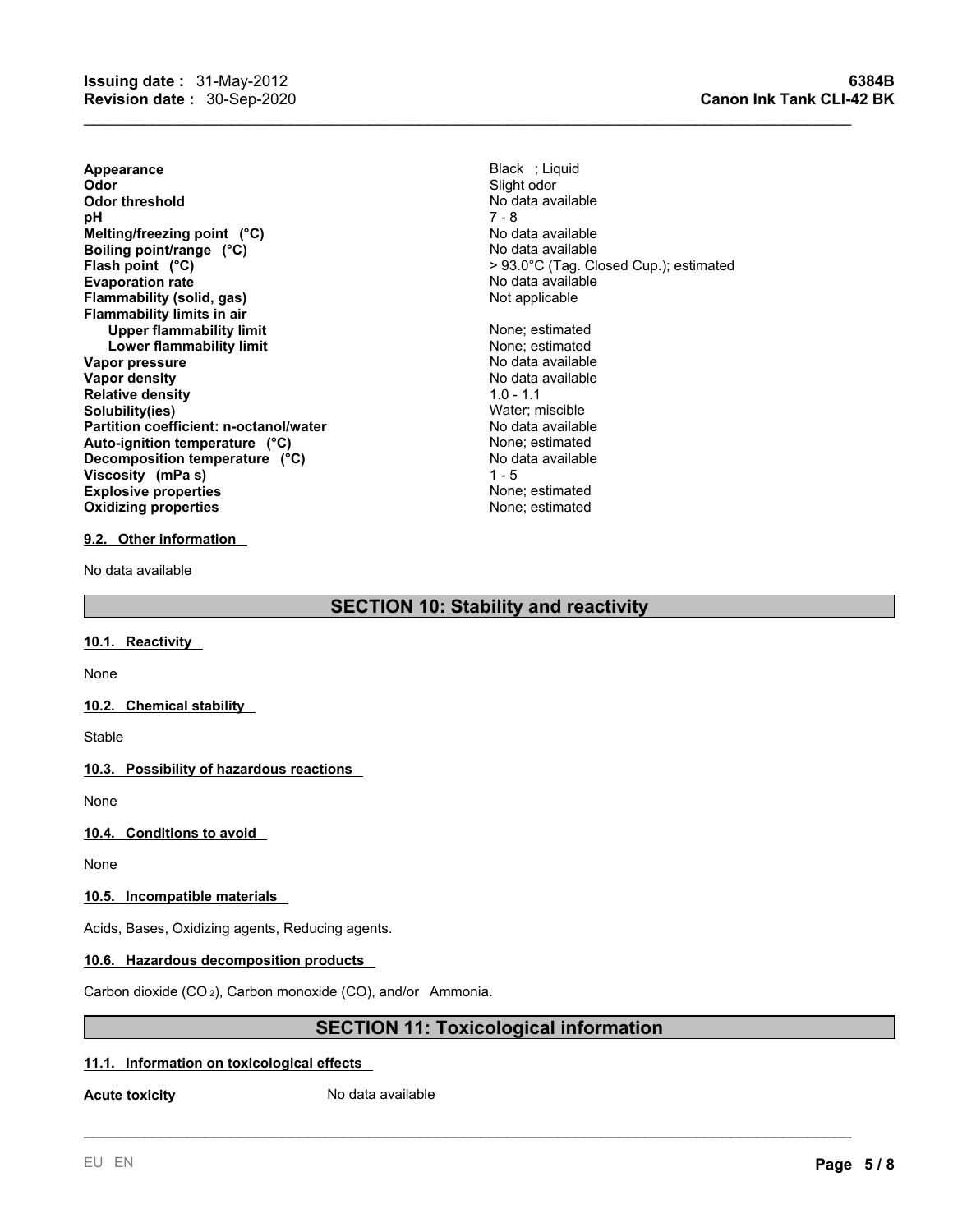| Minimal irritant (OECD Guideline)<br>Non-sensitizer (OECD Guideline)<br>Ames test: Negative<br>No data available<br>2-pyrrolidone is classified as a Category 1B (GHS) developmental toxicant.<br>However, the amount of exposure to 2-pyrrolidone is negligible under intended use of this<br>product.<br>No data available<br>No data available<br>No data available<br>No data available | <b>Skin corrosion/irritation</b>  | Non-irritant (OECD Guideline) |
|---------------------------------------------------------------------------------------------------------------------------------------------------------------------------------------------------------------------------------------------------------------------------------------------------------------------------------------------------------------------------------------------|-----------------------------------|-------------------------------|
|                                                                                                                                                                                                                                                                                                                                                                                             | Serious eye damage/eye irritation |                               |
|                                                                                                                                                                                                                                                                                                                                                                                             | <b>Sensitization</b>              |                               |
|                                                                                                                                                                                                                                                                                                                                                                                             | Germ cell mutagenicity            |                               |
|                                                                                                                                                                                                                                                                                                                                                                                             | Carcinogenicity                   |                               |
|                                                                                                                                                                                                                                                                                                                                                                                             | <b>Reproductive toxicity</b>      |                               |
|                                                                                                                                                                                                                                                                                                                                                                                             | <b>STOT - single exposure</b>     |                               |
|                                                                                                                                                                                                                                                                                                                                                                                             | <b>STOT - repeated exposure</b>   |                               |
|                                                                                                                                                                                                                                                                                                                                                                                             | <b>Aspiration hazard</b>          |                               |
|                                                                                                                                                                                                                                                                                                                                                                                             | <b>Other information</b>          |                               |

 $\mathcal{L}_\mathcal{L} = \mathcal{L}_\mathcal{L} = \mathcal{L}_\mathcal{L} = \mathcal{L}_\mathcal{L} = \mathcal{L}_\mathcal{L} = \mathcal{L}_\mathcal{L} = \mathcal{L}_\mathcal{L} = \mathcal{L}_\mathcal{L} = \mathcal{L}_\mathcal{L} = \mathcal{L}_\mathcal{L} = \mathcal{L}_\mathcal{L} = \mathcal{L}_\mathcal{L} = \mathcal{L}_\mathcal{L} = \mathcal{L}_\mathcal{L} = \mathcal{L}_\mathcal{L} = \mathcal{L}_\mathcal{L} = \mathcal{L}_\mathcal{L}$ 

# **SECTION 12: Ecological information**

# **12.1. Toxicity**

# **Ecotoxicity effects**

No data available

#### **12.2. Persistence and degradability**

No data available

#### **12.3. Bioaccumulative potential**

No data available

#### **12.4. Mobility in soil**

No data available

#### **12.5. Results of PBT and vPvB assessment**

This preparation contains no substance considered to be persistent, bioaccumulating nor toxic (PBT). This preparation contains no substance considered to be very persistent nor very bioaccumulating (vPvB).

#### **12.6. Other adverse effects**

No data available

# **SECTION 13: Disposal considerations**

#### **13.1. Waste treatment methods**

Dispose of in accordance with local regulations.

# **SECTION 14: Transport information**

\_\_\_\_\_\_\_\_\_\_\_\_\_\_\_\_\_\_\_\_\_\_\_\_\_\_\_\_\_\_\_\_\_\_\_\_\_\_\_\_\_\_\_\_\_\_\_\_\_\_\_\_\_\_\_\_\_\_\_\_\_\_\_\_\_\_\_\_\_\_\_\_\_\_\_\_\_\_\_\_\_\_\_\_\_\_\_\_\_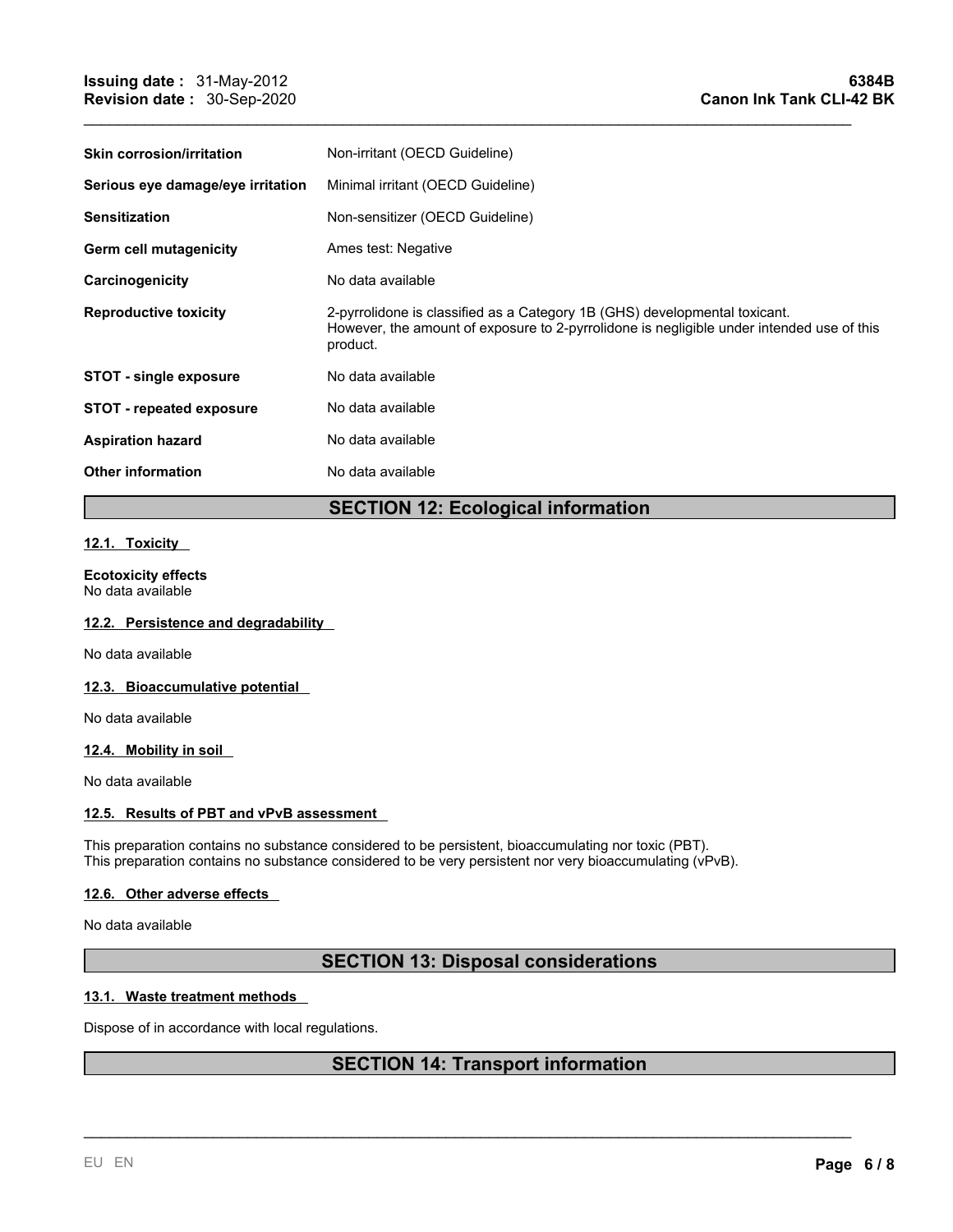| 14.1. UN number                     | None                                                                                                            |
|-------------------------------------|-----------------------------------------------------------------------------------------------------------------|
| 14.2. UN proper shipping name       | None                                                                                                            |
| 14.3. Transport hazard class        | None                                                                                                            |
| 14.4. Packing group                 | None                                                                                                            |
| 14.5. Environmental hazards         | Not classified as environmentally hazardous under UN Model Regulations and<br>marine pollutant under IMDG Code. |
| 14.6. Special precautions for users | IATA: Not regulated                                                                                             |

 $\mathcal{L}_\mathcal{L} = \mathcal{L}_\mathcal{L} = \mathcal{L}_\mathcal{L} = \mathcal{L}_\mathcal{L} = \mathcal{L}_\mathcal{L} = \mathcal{L}_\mathcal{L} = \mathcal{L}_\mathcal{L} = \mathcal{L}_\mathcal{L} = \mathcal{L}_\mathcal{L} = \mathcal{L}_\mathcal{L} = \mathcal{L}_\mathcal{L} = \mathcal{L}_\mathcal{L} = \mathcal{L}_\mathcal{L} = \mathcal{L}_\mathcal{L} = \mathcal{L}_\mathcal{L} = \mathcal{L}_\mathcal{L} = \mathcal{L}_\mathcal{L}$ 

**14.7. Transport in bulk according to Annex II of** Not applicable **MARPOL and the IBC Code**

# **SECTION 15: Regulatory information**

#### **15.1. Safety, health and environmental regulations/legislation specific for the substance or mixture**

| (EC) No 1907/2006 Authorisation | Not regulated |
|---------------------------------|---------------|
| (EC) No 1907/2006 Restriction   | Not regulated |
| (EC) No 1005/2009               | Not regulated |
| (EU) 2019/1021                  | Not regulated |
| (EU) No 649/2012                | Not regulated |
| <b>Other information</b>        | None          |

#### **15.2. Chemical safety assessment**

None

# **SECTION 16: Other information**

#### **Full text of H-statements referred to underSECTION 2 and 3**

H319 - Causes serious eye irritation

H360 - May damage fertility or the unborn child

#### **Key literature references and sources for data**

- World Health Organization International Agency for Research on Cancer, IARC Monographs on the Evaluation on the Carcinogenic Risk of Chemicals to Humans

- EU Regulation (EC) No 1907/2006, (EC) No 1272/2008, (EC) No 1005/2009, (EU) 2019/1021, (EU) No 649/2012

#### **Key or legend to abbreviations and acronyms used in the safety data sheet**

- PBT: Persistent, Bioaccumulative and Toxic

- vPvB: very Persistent and very Bioaccumulative
- SVHC: Substances of Very High Concern

- EU OEL: Occupational exposure limits at Union level under Directive 2004/37/EC, 98/24/EC, 91/322/EEC, 2000/39/EC,

\_\_\_\_\_\_\_\_\_\_\_\_\_\_\_\_\_\_\_\_\_\_\_\_\_\_\_\_\_\_\_\_\_\_\_\_\_\_\_\_\_\_\_\_\_\_\_\_\_\_\_\_\_\_\_\_\_\_\_\_\_\_\_\_\_\_\_\_\_\_\_\_\_\_\_\_\_\_\_\_\_\_\_\_\_\_\_\_\_

2006/15/EC, 2009/161/EU, (EU) 2017/164 and (EU) 2019/1831.

- TWA: Time Weighted Average
- STEL: Short Term Exposure Limit
- GHS: Globally Harmonized System of Classification and Labelling of Chemicals
- IARC: International Agency for Research on Cancer
- IATA: International Air Transport Association
- CBI: Confidential Business Information